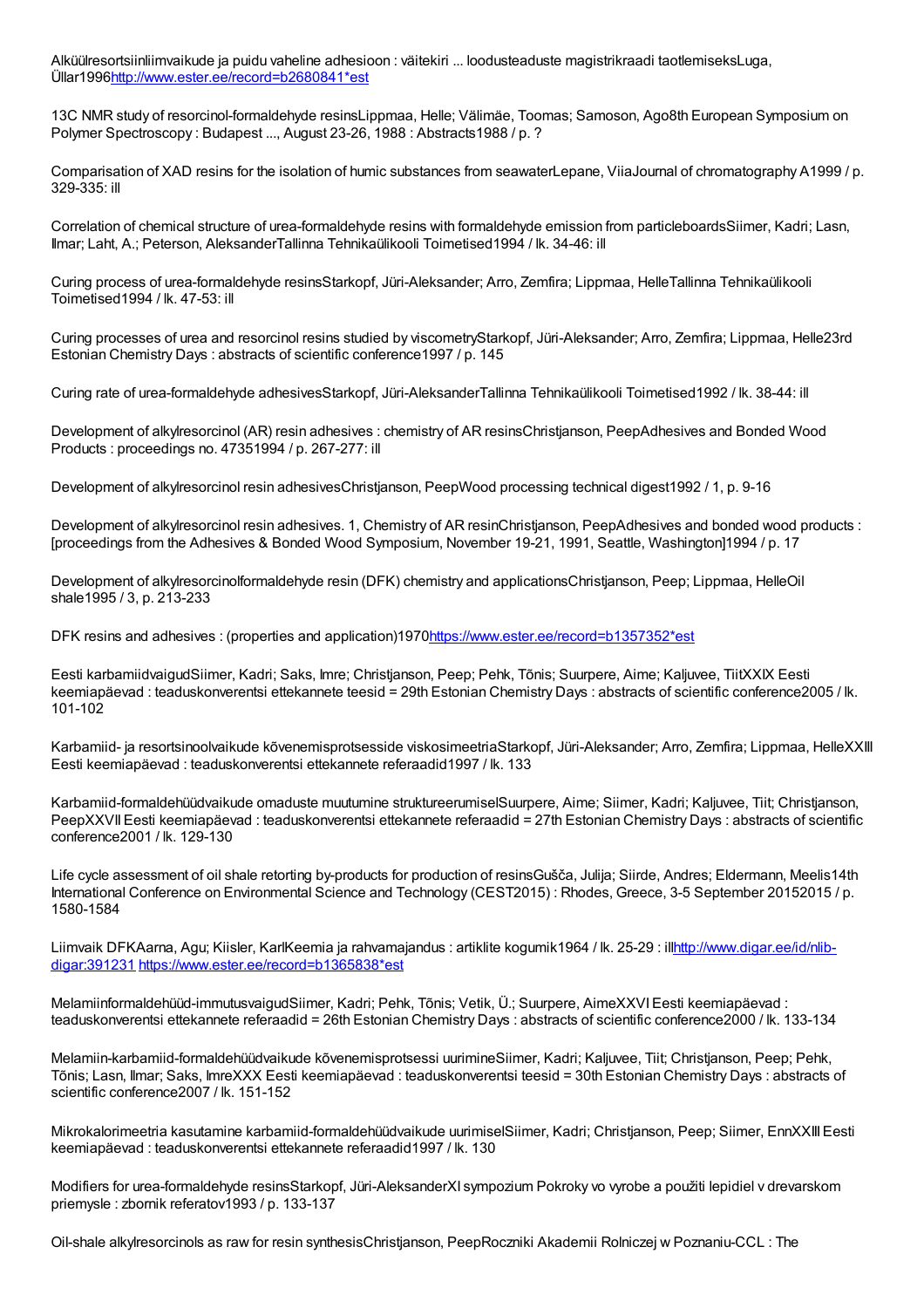International Seminar of Wood Technology1993 / p. 139-142

Penetration of resin into wood structure revealed by the X-ray mapping techniqueKallavus, Urve; Kaps, Tiit; Lehtla, U.Tallinna Tehnikaülikooli Toimetised1994 / lk. 71-76: ill

Properties and Application of DFK-AdhesivesKiisler, Karl; Christjanson, Peep; Starkopf, Jüri-AleksanderPolymer Applications. Variant Title: Polymer Processing1978 / p. 17-22

Properties of particleboards prepared with modified urea bindersReiska, Rein; Vares, Toomas; Starkopf, Jüri-AleksanderTallinna Tehnikaülikooli Toimetised1992 / lk. 31-37

1H NMR study of storing of urea-formaldehyde resinsSuurpere, Aime; Christjanson, Peep; Siimer, Kadri24th Estonian Chemistry Days : abstracts of scientific conference1998 / p. 71

Põlevkivi alküülresortsiinide segu kasutamise võimalusi liimvaikude sünteesiksKiisler, Karl; Christjanson, PeepKonverentsi "Eesti keemiatööstuse toorainevarud rahvamajanduse teenistuses" ettekannete teesid : 9.-10. juunil 1970. a.1970 / lk. [?https://www.ester.ee/record=b1356064\\*est](https://www.ester.ee/record=b1356064*est)

Relationship between the chemical structure of urea-formaldehyde resins and properties of particleboardsLasn, Ilmar; Peterson, Aleksander; Laht, Aare; Siimer, KadriAbstracts of Nordic Polymer Days, Stockholm, 2-4 June 19931993 / p. 14

Research on the thermal stability of a solid modified resorcinol-alkylresorcinolformaldehyde resinJurkeviciute, Ana; Grigorieva, LarisaAbstracts book of 34thOil Shale Symposium : October 13-17, 2014, Colorado School of Mines, Golden, Colorado2014 / p. 55

Resin synthesis raw based on oil shale natural resourceChristjanson, Peep; Süld, Tiia-MaajaSecond Pacific Rim Bio-Based Composites Symposium, Vancouver, Canada, November 6-9th, 1994 : posters / [Wood Science Department, Faculty of Forestry, University of British Columbia]1994 / p. 15

Resool-tüüpi fenool-formaldehüüdvaikude struktuuri tekkemehhanismi uurimine leelise sisalduse muutumiselPaju, Jane; Pehk, Tõnis; Christjanson, PeepXXX Eesti keemiapäevad : teaduskonverentsi teesid = 30th Estonian Chemistry Days : abstracts of scientific conference2007 / lk. 109-110

Resortsinoolvaikude ja puidu vahelise adhesiooni parameetrite uurimineOtto, Kairi; Kaps, Tiit; Starkopf, Jüri-AleksanderXXVIEesti keemiapäevad : teaduskonverentsi ettekannete referaadid = 26th Estonian Chemistry Days : abstracts of scientific conference2000 / lk. 98

Solid-state 13C NMR study of cured resorcinol-formaldehyde resinsLippmaa, Helle; Samoson, AgoNihon Setchaku Kyōkai shi = Adhesion : journal of the Adhesion Society of Japan1988 / p. 300-305

Structure of modern urea-formaldehyde resinsSiimer, Kadri; Pehk, Tõnis; Pihlapuu, U.24th Estonian Chemistry Days : abstracts of scientific conference1998 / p. 67

Study on urea-formaldehyde resins structure by 1H NMR spectroscopySuurpere, Aime; Christjanson, Peep; Siimer, KadriStambiamolekuliu junginiu chemija ir technologija = Polymer chemistry and technology : konferencijos pranešimu medžiaga1999 / p. 55-60: ill

Synthesis and properties of urea resins containing triazinone ringsSiimer, Kadri; Christjanson, Peep; Starkopf, Jüri-AleksanderTallinna Tehnikaülikooli Toimetised1992 / lk. 21-30

Theoretical and practical aspects of adhesion. 2, Experimental method for determination of adhesive surface energyStarkopf, Jüri-Aleksander; Luga, Üllar; Kaps, TiitTallinna Tehnikaülikooli Toimetised1994 / lk. 54-60: ill

Theoretical and practical aspects of adhesion. 3, Dependence of strength and surface properties of resorcinolic resins on reagent ratiosStarkopf, Jüri-Aleksander; Luga, Üllar; Christjanson, PeepTallinna Tehnikaülikooli Toimetised1994 / lk. 61-70: ill

Tööstuslike karbamiidformaldehüüdvaikude struktuuri ja omaduste uurimineSuurpere, Aime; Saks, Imre; Lasn, Ilmar; Siimer, KadriXXX Eesti keemiapäevad : teaduskonverentsi teesid = 30th Estonian Chemistry Days : abstracts of scientific conference2007 / lk. 157-158

Urea resins of cyclic structureSiimer, Kadri; Christjanson, Peep; Starkopf, Jüri-AleksanderNordic Polymer Days, Norwey, Trondheim1992 / p. 21

Use of microcalorimetry in urea-formaldehyde resin studySiimer, Kadri; Christjanson, Peep; Siimer, Enn23rd Estonian Chemistry Days : abstracts of scientific conference1997 / p. 141

Uusi lahustajaid vaigu ekstraheerimiseks kändudest : [kandidaaditöö]Loskit, Juhan194[8http://www.ester.ee/record=b2133923\\*est](http://www.ester.ee/record=b2133923*est)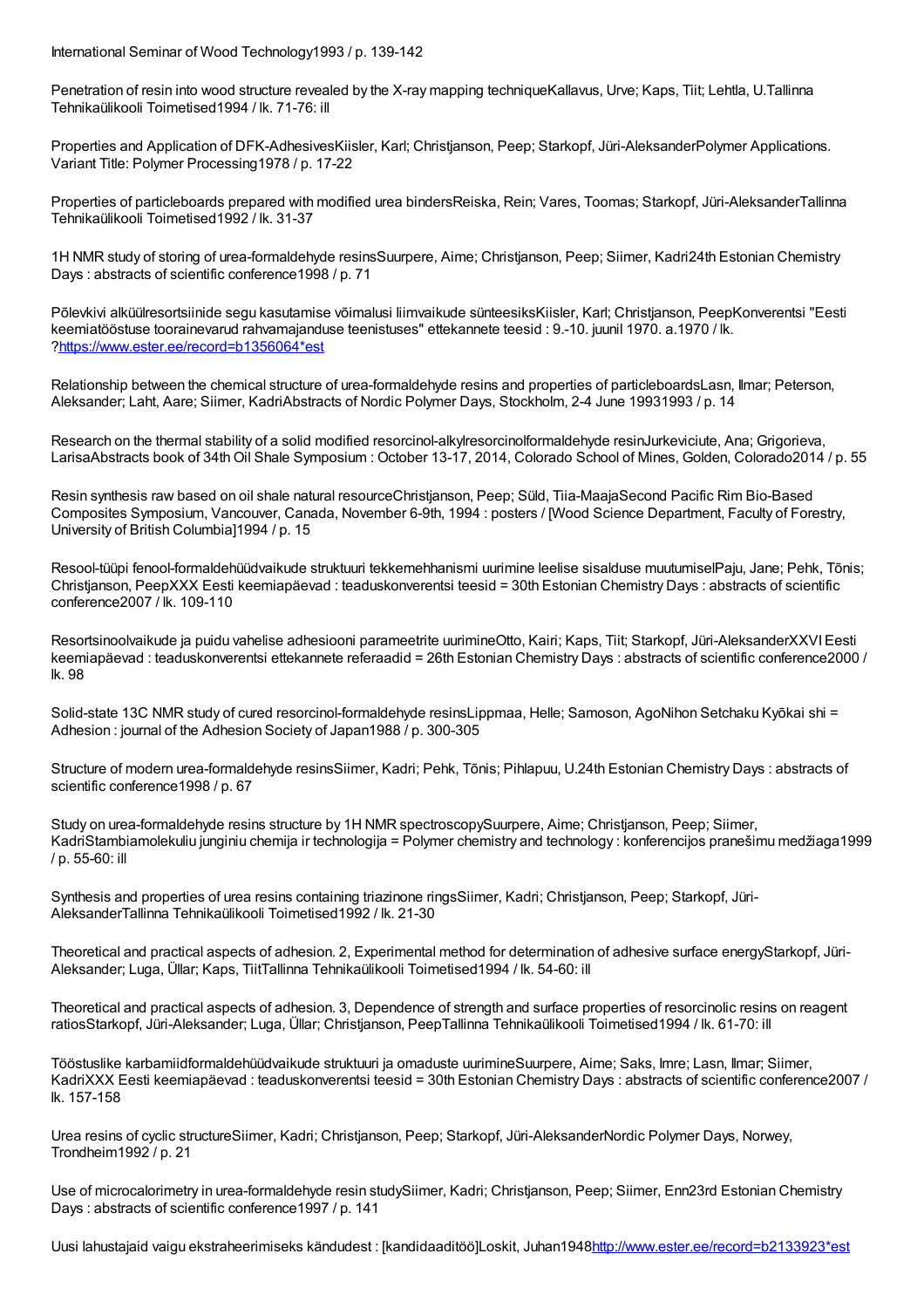Vaigukelme toimest materjali väljakuivamiseleOtsman, RaimondTehnika ja Tootmine1978 / lk. 19- 2[1https://www.ester.ee/record=b1073047\\*est](https://www.ester.ee/record=b1073047*est)

Vaikude DFK kasutamisvõimalustest ehitusesAarna, Agu; Kiisler, KarlEhitus ja Arhitektuur : Eesti Ehitusministeeriumi bülletään1962 / lk. 3-[8https://www.ester.ee/record=b1294849\\*est](https://www.ester.ee/record=b1294849*est)

Viscometric study on structuration processes of urea-formaldehyde resinsStarkopf, Jüri-Aleksander; Siimer, Kadri24th Estonian Chemistry Days : abstracts of scientific conference1998 / p. 70

Viscometric study on structuration processes of urea-formaldehyde resins during storageStarkopf, Jüri-Aleksander; Siimer, KadriStambiamolekuliu junginiu chemija ir technologija = Polymer chemistry and technology : konferencijos pranešimu medžiaga1999 / p. 49-54: ill

Visualization of the resin distribution in wood structure with the X-ray mapping techniqueKallavus, Urve; Kaps, Tiit; Lehtla, U.EMAS '94 : 1st Regional Workshop on Electron Probe Microanalysis of Materials Today - practical aspects, 15-17 June 1994, Kirkkonummi, Finland : proceedings / European Microbeam Analysis Society1994 / p. [2, poster abstracts]

Алкилрезорциновые клеи и смолы ДФК для древесиныKiisler, Karl; Christjanson, Peep; Starkopf, Jüri-AleksanderПолимерные клеи в современной технике : (Тезисы докладов Научно-технический конференции, 14-15 сент. 1978 г.)1978 / c. 5-6

Алкилрезорциновые смолы и клеи ДФКChristjanson, Peep; Kiisler, KarlПластические массы = Journal of the plastic compounds =Zeitschrift für plastische Massen1983 / с. 7-8 : таб[лhttps://www.ester.ee/record=b1953289\\*est](https://www.ester.ee/record=b1953289*est)

Алкилрезорциновый клей ДФК-IАМ для склеивания древесиныStarkopf, Jüri-Aleksander; Kiisler, Karl; Christjanson, PeepРеспубликанская научная конференция "Фенолформальдегидные смолы и клеи на их основе" : тезисы докладов1974 / с. 95-98 : илл., та[бhttps://www.ester.ee/record=b1310514\\*est](https://www.ester.ee/record=b1310514*est)

Безводная клеевая смола из сланцевых алкилрезорциновAarna, Agu; Kiisler, Karl; Christjanson, Peep; Auriste, Ilja; Starkopf, Jüri-AleksanderГорючие сланцы : информационная серия I1968 / с. 26-31 : ил[лhttps://www.ester.ee/record=b1889669\\*est](https://www.ester.ee/record=b1889669*est)

Влияние содержания смолы на физико-механические свойства модифицированной березовой древесиныKaps, Tiit; Riistop, MärtПроблемы комплексного использования древесного сырья : тезисы докладов всесоюзной конференции1984 / с. [311[\]https://www.ester.ee/record=b2364896\\*est](https://www.ester.ee/record=b2364896*est)

ГПХ/ЯМР 13C анализ фенолезорцинформальдегидных смолLippmaa, Helle; Välimäe, Toomas; Christjanson, PeepEesti NSV Teaduste Akadeemia toimetised. Keemia = Proceedings of Academy of Sciences of the Estonian SSR. Chemistry = Известия Академии наук Эстонской ССР. Химия 1984 / с. 262-271 : ил., таблито that prince and record=b1264984\*est

Использование метода тонкослойной хроматографии для анализа конденсационных смол на основе резорцина и алкилрезорцинов [Электронный ресурс]Panfilova, A.; Grigorieva, LarisaШестьдесят девятая всероссийская научнотехническая конференция студентов, магистрантов и аспирантов высших учебных заведений с международным участием : сборник материалов конференции : электронное издание2016 / с. 224-227 : ил. [CD-ROM[\]http://www.ystu.ru/download/Sbornik\\_materialov\\_69\\_Conf\\_2016.pdf](http://www.ystu.ru/download/Sbornik_materialov_69_Conf_2016.pdf)

Исследование возможностей устранения механических примесей из смолы установки с твердым теплоносителем : (сообщение 2)Silland, HaraldСборник статей по химии и химической технологии. 91962 / с. 153- 15[8https://www.ester.ee/record=b2181586\\*est](https://www.ester.ee/record=b2181586*est) <https://digikogu.taltech.ee/et/Item/d0996552-6e32-425c-a38e-d8f33ab8faf6>

Исследование древесины, модифицированной смолами ДФК, с помощью сканирующего электронного микроскопаTanner, Jüri; Nikitšenko, Ludmilla; Kallavus, UrveХимия древесины1982 / с. 106-110 : и[лhttps://www.ester.ee/record=b2158897\\*est](https://www.ester.ee/record=b2158897*est)

Исследование состава фенолов генераторной смолы горючих сланцев : (сообщение I)Köstner, AdoСборник статей по химии и химической технологии. 91962 / с. 15-27 : ил[лhttps://www.ester.ee/record=b2181586\\*est](https://www.ester.ee/record=b2181586*est) <https://digikogu.taltech.ee/et/Item/d0996552-6e32-425c-a38e-d8f33ab8faf6>

Исследование состава фенолов генераторной смолы горючих сланцев : (сообщение II)Raudsepp, Hugo; Köstner, AdoСборник статей по химии и химической технологии. 91962 / с. 29-4[2https://www.ester.ee/record=b2181586\\*est](https://www.ester.ee/record=b2181586*est) <https://digikogu.taltech.ee/et/Item/d0996552-6e32-425c-a38e-d8f33ab8faf6>

Исследование состава фенолов генераторной смолы горючих сланцев : (сообщение III)Raudsepp, Hugo; Köstner, AdoСборник статей по химии и химической технологии. 91962 / с. 43-5[6https://www.ester.ee/record=b2181586\\*est](https://www.ester.ee/record=b2181586*est) <https://digikogu.taltech.ee/et/Item/d0996552-6e32-425c-a38e-d8f33ab8faf6>

Исследование состава фенолов генераторной смолы горючих сланцев : (сообщение IV)Köstner, Ado; Raudsepp, HugoСборник статей по химии и химической технологии. 91962 / с. 57-6[8https://www.ester.ee/record=b2181586\\*est](https://www.ester.ee/record=b2181586*est) <https://digikogu.taltech.ee/et/Item/d0996552-6e32-425c-a38e-d8f33ab8faf6>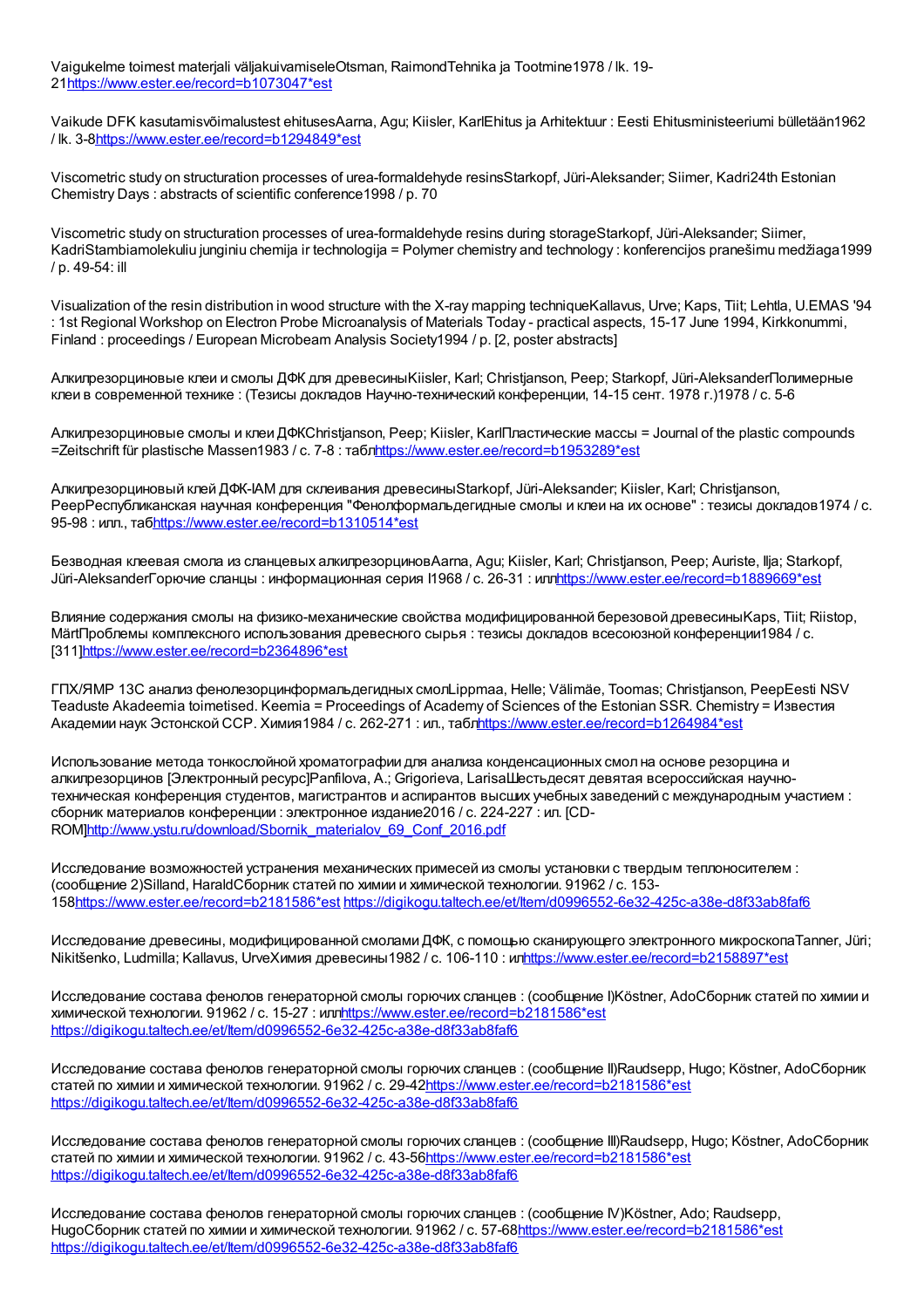Исследование структуры фенолформальдегидных смол спектрометрическими методами. Сообщение 15, ЯМР 13С анализ конденсатов п-оксиметилфенолаLippmaa, Helle; Välimäe, T.Tallinna Tehnikaülikooli Toimetised1990 / lk. 3-14

К вопросу гигиенической оценки клея на базе дифенолкетонной смолы ДФК-4Aleksejeva, M.; Afanasjeva, L.; Benzina, G.; Kiisler, KarlГорючие сланцы : информационная серия I1969 / с. 20-2[3https://www.ester.ee/record=b1889669\\*est](https://www.ester.ee/record=b1889669*est)

Картина распределения полимера в древесине, модифицированной смолами ДФКTanner, Jüri; Nikitšenko, LudmillaРеспубликанская научная конференция "Химия и применение фенолальдегидных смол" : тезисы докладов1982 / с. 77-7[8https://www.ester.ee/record=b1265870\\*est](https://www.ester.ee/record=b1265870*est)

Клевая смола из алкилрезорцинов (резорцина) и N-метилолкапролактамаTanner, Jüri; Aarna, Agu; Christjanson, Peep; Kiisler, KarlРеспубликанская научная конференция "Фенолформальдегидные смолы и клеи на их основе" : тезисы докладов1974 / с. 56-5[7https://www.ester.ee/record=b1310514\\*est](https://www.ester.ee/record=b1310514*est)

Модификация древесины алкилрезорциновыми смоламиErdman, M.E.; Solomaha, A.I.; Kaps, Tiit; Christjanson, PeepРекомендации Республиканской научно-технической конференции "Эффективность применения материалов и изделий на основе древесины и полимеров в промышленности" (г. Гомель, 28-29 ноября 1978 г.)1979

О применении клеящих смолДФК-IА и ДФК-9Aarna, Agu; Auriste, Ilja; Kiisler, KarlТруды IВсесоюзной конференции по клеям и технологии склеивания : [17-19 мая 1966 г.]1966 / с. 117-129 : ил[лhttps://www.ester.ee/record=b1411446\\*est](https://www.ester.ee/record=b1411446*est)

О стабильности алкилрезорцинформальдегидных клеевых смолKalvik, RiinaВопросы совершенствования добычи и использования горючих сланцев : (тезисы) : посвящается 60-летию ВЛКСМ1978 / с. 42- 4[3https://www.ester.ee/record=b2669967\\*est](https://www.ester.ee/record=b2669967*est)

О стабильности алкилрезорцинформальдегидных клеевых смолKalvik, RiinaГорючие сланцы : информационная серия I1979 / с. 10-12 : и[лhttps://www.ester.ee/record=b1889669\\*est](https://www.ester.ee/record=b1889669*est)

Об основах синтеза (алкил-) резорциноформалдегидных смолAarna, Agu; Kiisler, Karl; Christjanson, Peep; Reispere, Aimi; Siimer, KadriТезисы докладов III научной конференции института "Сланцевые алкилрезорцины, их выделение и применение", Кохтла-Ярве, 1 июня 1972 года1972 / с. 11-1[3https://www.ester.ee/record=b1332833\\*est](https://www.ester.ee/record=b1332833*est)

Отверждение клеевой смолы из сланцевых алкилрезорциновAarna, Agu; Kiisler, Karl; Christjanson, Peep; Vabaoja, JüriГорючие сланцы : информационная серия I1970 / с. 15-19 : ил[лhttps://www.ester.ee/record=b1889669\\*est](https://www.ester.ee/record=b1889669*est)

Полиэфирные лаковые смолы из фенолов сланцевой смолыRaudsepp, Hugo; Piiroja, EduardСборник статей по химии и технологии горючего сланца. 61959 / с. 95-102 : та[бhttps://www.ester.ee/record=b2181310\\*est](https://www.ester.ee/record=b2181310*est) <https://digikogu.taltech.ee/et/Item/ef38b871-c02c-47ab-a7c6-0b764036fa60>

Производство и использование смоли ДФКAarna, Agu; Kiisler, KarlГорючие сланцы : бюллетень научно-технической информации1961 / с. 37-41 : та[бhttps://www.ester.ee/record=b1889964\\*est](https://www.ester.ee/record=b1889964*est)

Производство и использование смоли ДФКAarna, Agu; Kiisler, KarlНародное хозяйство Эстонской ССР1961 / с. 34- 3[9https://www.ester.ee/record=b1273992\\*est](https://www.ester.ee/record=b1273992*est)

Пропиточный состав для древесины на основе алкилрезорцинов и N,N' -диметилолмочевиныAarna, Agu; Tanner, Jüri; Kiisler, Karl; Christjanson, Peep; Rokk, J.Республиканская научная конференция "Фенолформальдегидные смолы и клеи на их основе" : тезисы докладов1974 / с. 58-6[0https://www.ester.ee/record=b1310514\\*est](https://www.ester.ee/record=b1310514*est)

Распределение алкилрезорциновых модифицирующих смол в макроструктуре древесиныTanner, Jüri; Nikitšenko, LudmillaТеоретические аспекты модифицирования древесины : тезисы доклалов всесоюзной конференции, Науч. совет АН СССР по пробл. "Химия древесины и ее основных компонентов" и др.1983 / с. 179- 18[0https://www.ester.ee/record=b3915765\\*est](https://www.ester.ee/record=b3915765*est)

Свойства древесины, модифицированной алкилрезорциновыми смоламиRiistop, Märt; Kaps, TiitТеоретические аспекты модифицирования древесины : тезисы докладов всесоюзной конференции1983 / с. [169- 170[\]https://www.ester.ee/record=b2740311\\*est](https://www.ester.ee/record=b2740311*est)

Синтез и применение алкилрезорциновых клеевых смол типа ДФКChristjanson, Peep; Kiisler, KarlПути повышения эффективности и перспективы дальнейшего развития сланцеперерабатывающей промышленности : тезисы докладов на Всесоюзном научно-техническом совещании, 24-26 мая 1983 года1983 / с. 21-2[3https://www.ester.ee/record=b1313909\\*est](https://www.ester.ee/record=b1313909*est)

Синтез и свойства (алкил)- резорциновых смол и клеев для древесиныChristjanson, Peep; Kiisler, KarlТеоретические аспекты модифицирования древесины : тезисы докладов всесоюзной конференции1983 / с. 39- 4[2https://www.ester.ee/record=b2740311\\*est](https://www.ester.ee/record=b2740311*est)